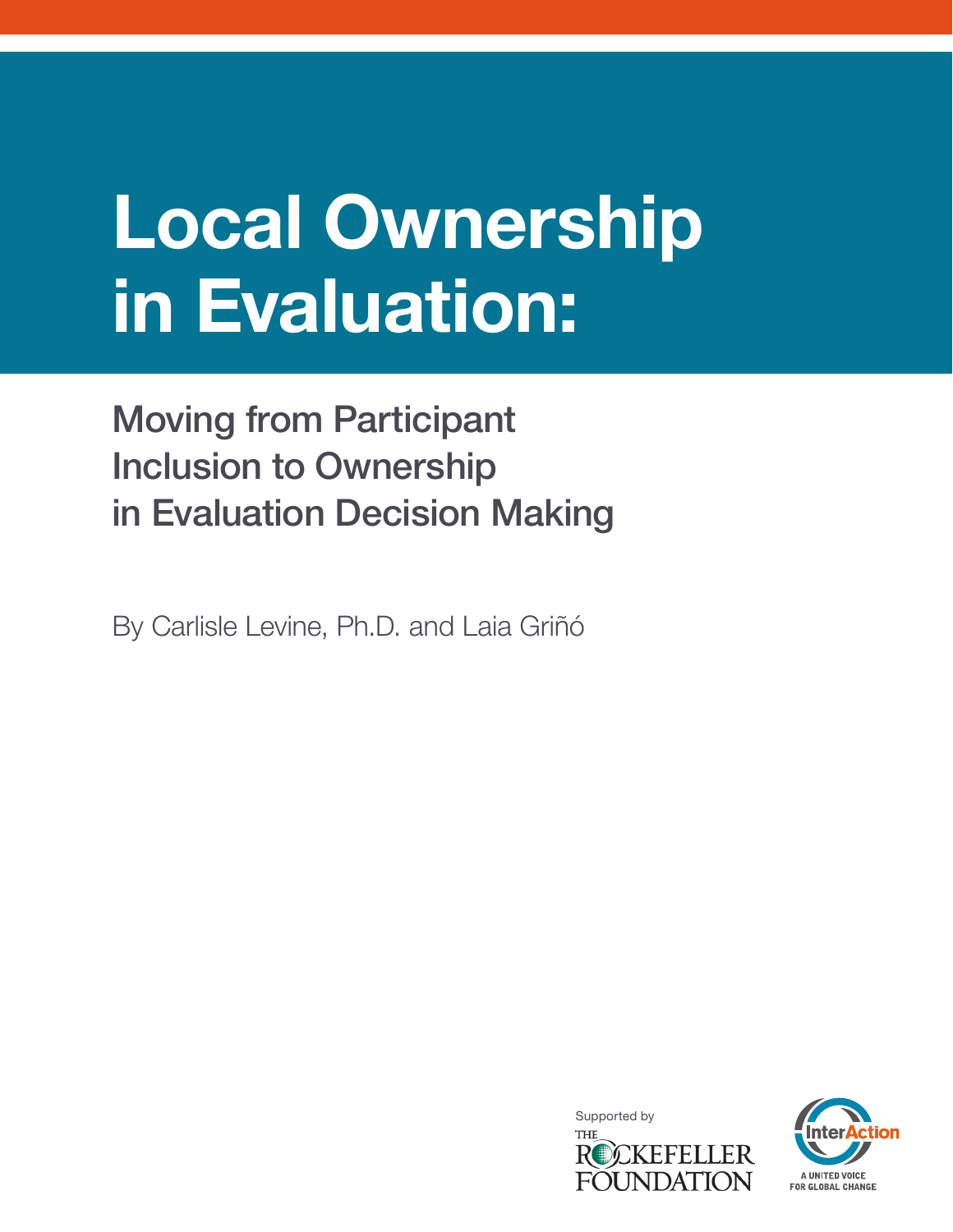#### ACKNOWLEDGEMENTS

InterAction would like to acknowledge the valuable input of InterAction members and other evaluation experts to the development of this briefing paper.

InterAction members, donor organizations and other organizations whose representatives participated in consultations and interviews and provided written input include: Aga Khan Foundation, Alliance for Peacebuilding, ALNAP, American Red Cross, Ashoka Changemakers, CARE, Catholic Relief Services, CDA Collaborative Learning Projects, Counterpart International, Development Initiatives (DI), Feedback Labs, GlobalGiving, The William and Flora Hewlett Foundation, The Hunger Project, International Medical Corps, International Rescue Committee (IRC), Jhpiego – an affiliate of The Johns Hopkins University, Mennonite Central Committee U.S., Oxfam America, Plan International, Plant with Purpose, Save the Children, Search for Common Ground, Solidarity Center, Transnational NGO Initiative of the Moynihan Institute of Global Affairs at The Maxwell School of Syracuse University, the UK Department for International Development, the U.S. Agency for International Development, World Concern, World Learning and World Vision.

Other evaluation experts who participated in interviews and provided input include: Michael Bamberger, Jennifer Greene, Leslie Groves, Irene Guijt, Ernest House, Cecile Kusters, Zenda Ofir and Robert Picciotto.

We would also like to acknowledge The Rockefeller Foundation, whose financial support has allowed InterAction to address this important issue.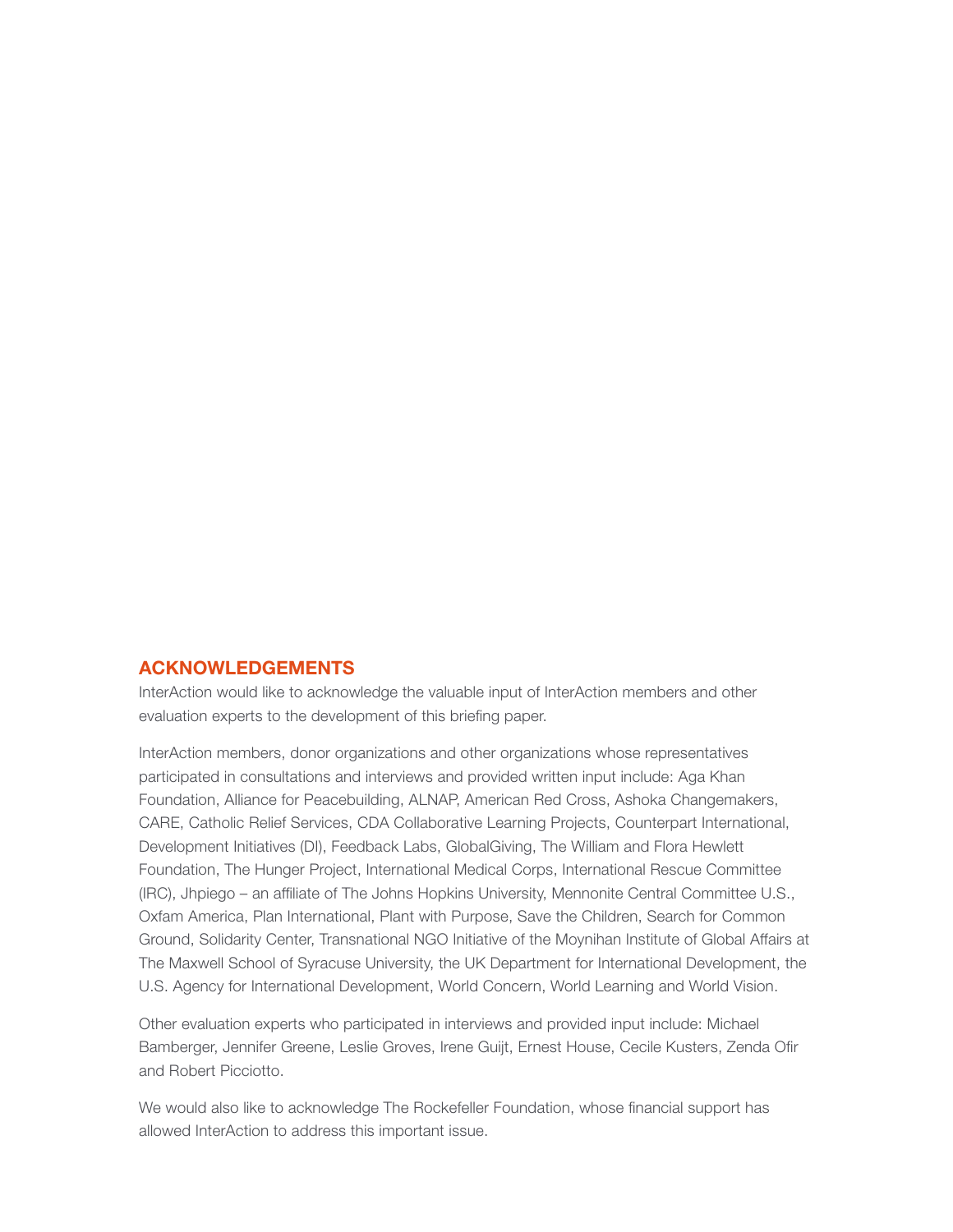# Introduction

As international assistance<sup>1</sup> shifts to emphasize the importance of local ownership in ensuring relevance, effectiveness and sustainability, the ways that practice is evaluated<sup>2</sup> must also shift. To date, conversations about local ownership have primarily focused on policies or program design and implementation. This briefing paper provides practitioners – particularly international NGOs and donors – with a rationale and framework for promoting local ownership in evaluation. A forthcoming guidance document will offer practical steps for advancing it, drawing on the examples of donors and international NGOs that have embraced it in their practices. Together, these documents are meant to provide practitioners and evaluators with the tools they need to extend local ownership to evaluation.

As such, they build on InterAction's ongoing work on the issue of country ownership.<sup>3</sup>

This briefing paper:

- Describes how international assistance is shifting and the related shift that is needed in evaluation;
- Provides a rationale for promoting local ownership in evaluation;
- Outlines a local ownership approach to evaluation, including determining who should be involved in an evaluation and how and when they should be involved; and
- Presents conditions necessary for promoting local ownership in evaluation.

1 International assistance refers to the full spectrum of interventions from humanitarian assistance to peacebuilding to advocacy to development.

2 In this briefing paper, evaluation refers to program evaluation.

3 InterAction papers related to country ownership include: "Country Ownership," August 2011, http:// www.interaction.org/document/interaction-policypaper-country-ownership; "Country Ownership: Moving from Rhetoric to Action," November 2011, http://www. interaction.org/country-ownership; "Procurement for Country Ownership and Better Results," September 2012, http://www.interaction.org/document/procurementcountry-ownership-and-better-results-recommendationsimproving-usaids-implement.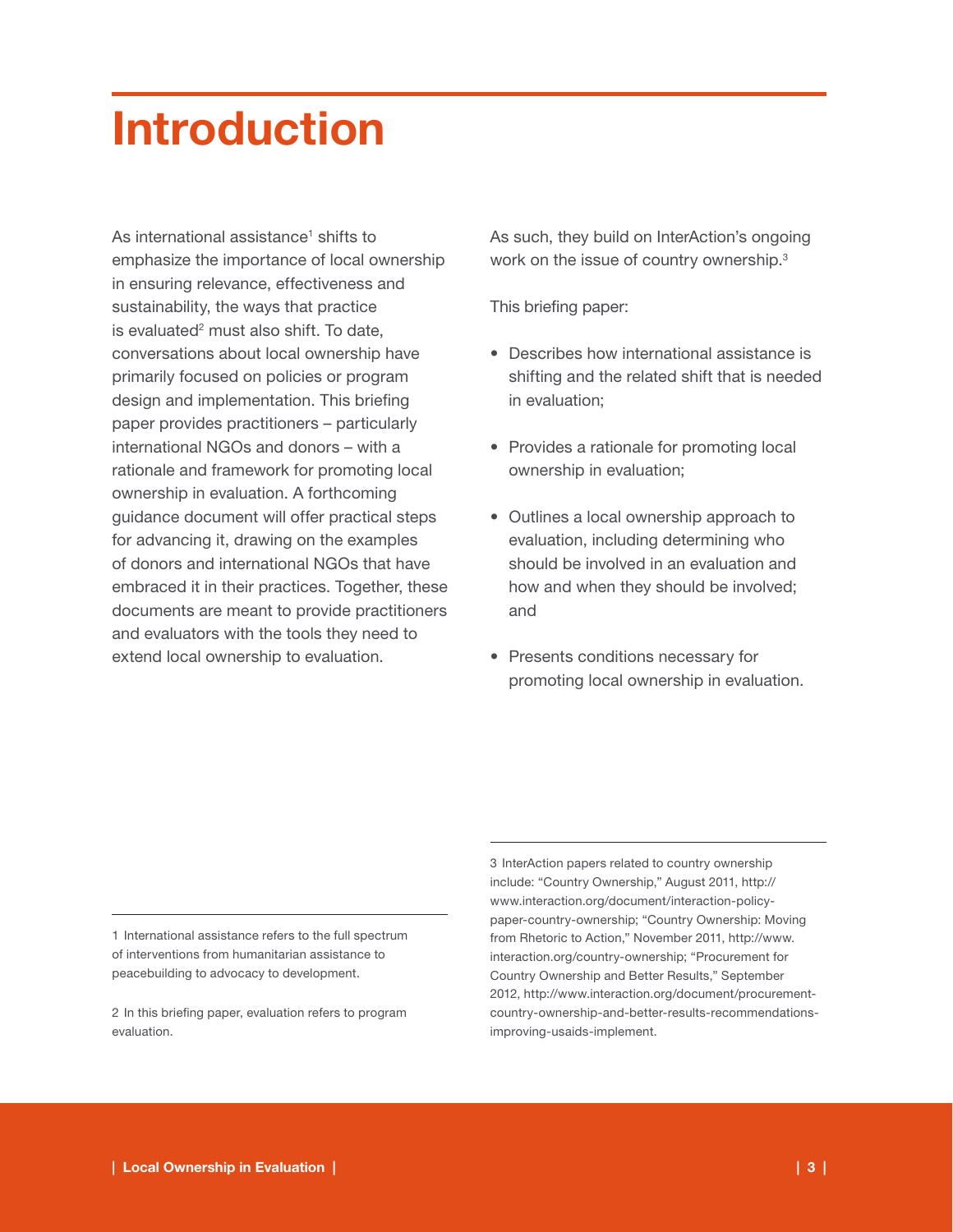# Shifts in International Assistance and Evaluation

# Shifts in international assistance

# Toward country ownership

The global focus on development effectiveness and country ownership reveals a growing interest in supporting locallydriven development processes.<sup>4</sup> Similarly, in humanitarian response, national governments are increasingly taking leadership or at least active roles, with international assistance providers working more closely with them, and national governments determining how citizens are involved in informing interventions. In both cases, sometimes coordination and effectiveness increase, while other times tensions emerge related to the roles of governments, local and international civil society organizations, individuals, and the private sector.<sup>5</sup> While a shift from internationally-driven to nationally-driven humanitarian response or development is clearly underway, how this is affecting citizens' abilities to influence or take ownership of response or development processes varies by context.

# Toward greater citizen voice

Technology is also affecting how citizens

4 "Local Systems: A Framework for Supporting Sustained Development," USAID, 2014, http://www.usaid.gov/sites/ default/files/documents/1870/LocalSystemsFramework.pdf.

5 Dayna Brown and Antonio Donini. "Rhetoric or reality? Putting affected people at the centre of humanitarian action," ALNAP, 2014, pp. 45-49. http://www.alnap.org/ resource/12859.

engage with humanitarian response and development processes. It is connecting individuals to the world beyond their communities, as well as to each other, giving them a voice and an opportunity for influence that did not exist before. With technology, people are receiving information more quickly about disaster conditions, available assistance and development programs. They have more opportunity to voice their needs and provide input to intervention designs and management. They are also better equipped to hold assistance providers – whether their governments or international NGOs – accountable.

# Shifts in evaluation

# Greater pressure to demonstrate effectiveness and impact

Despite these changes, people who commission evaluations, the terms of reference they write and the funding they provide continue to predominantly respond to the demands of traditional donor practice, focusing on how donor funds are spent and the degree to which the results donors value are achieved. For the past decade or more, public and private donors have increased pressure on funding recipients to demonstrate effectiveness more rigorously. This has led to greater emphasis on demonstrating the causal links between interventions and desired outcomes, and debates about which methods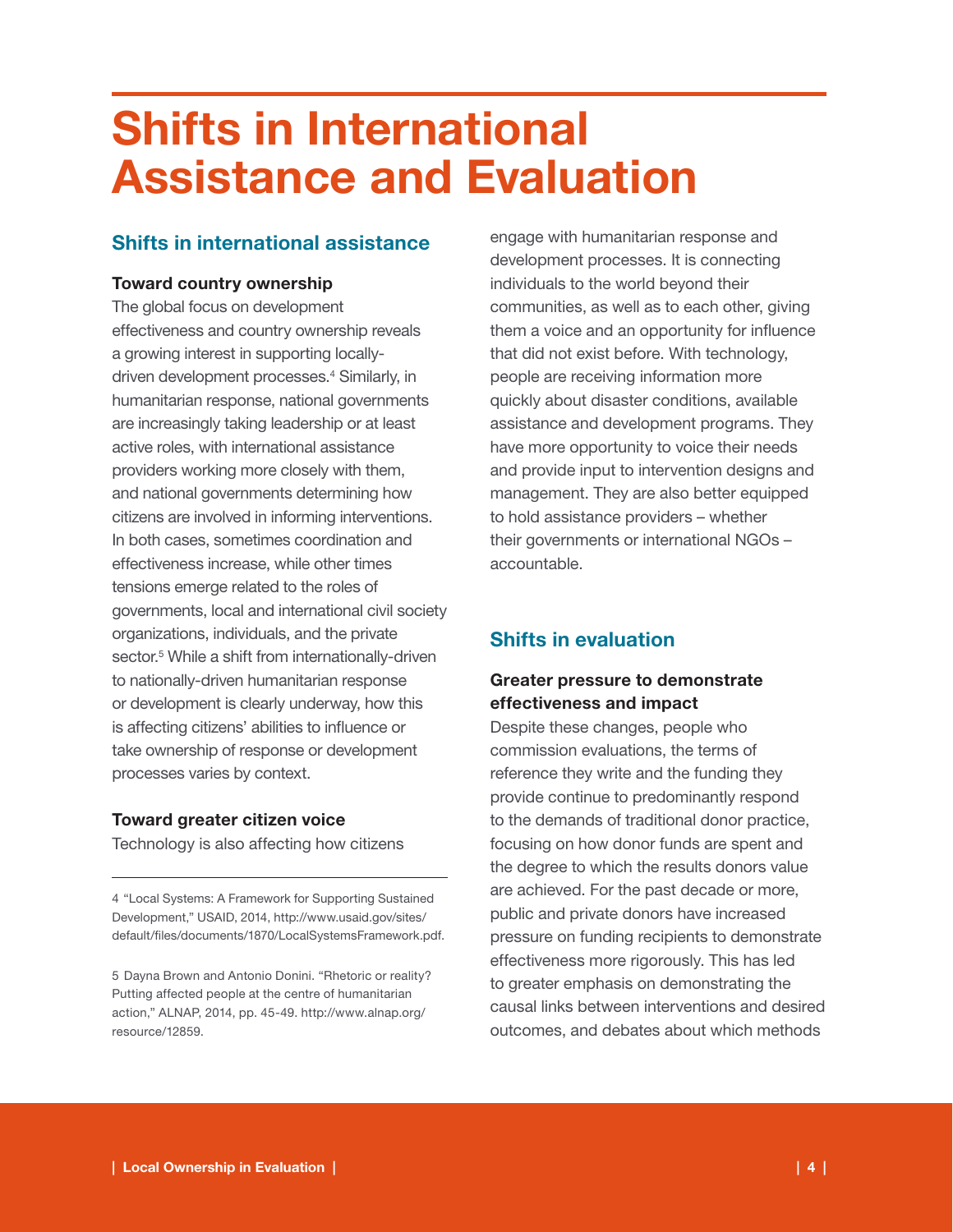are appropriate for demonstrating those links. These pressures have often pushed program implementers and evaluators away from participatory approaches – assumed to be too subjective and therefore biased – and toward the use of external evaluation experts, whose interaction with program implementers and participants<sup>6</sup> is intentionally limited in order to ensure their independence and therefore, ostensibly, evaluations' objectivity and rigor.

### A recognition that a fuller picture is required

Many practitioners and evaluators recognize that evaluations focused primarily on donor demands and limited in their understanding of rigor, effectiveness, and impact often do not provide the full picture of what international assistance is achieving – or not achieving. The people intended to benefit from international assistance are not being heard: their needs and existing capacities, their values and interests, or their judgments of intervention success or failure.<sup>7</sup> To ensure international assistance is successful, generates sustainable outcomes and is valued by those it intends to serve, their voices must be taken into account, and not only as sources of data.

When practitioners and evaluators listen, they might hear that, yes, shelters were provided, but the materials used were inappropriate for

6 In this paper, "participants" refers to those who are directly involved in and/or affected by an intervention. the climate, or the placement of the shelters reinforced community divisions, rather than helping to bridge them. Or that, yes, the project delivered seeds that increased crop yields, but the seeds are increasing farmers' dependence on large-scale agribusinesses, rather than supporting their ability to preserve local crop varieties. Or that, yes, some community members now have better conflict mitigation skills and are helping to resolve local conflicts, but this has disrupted traditional structures and therefore created new conflict.

By only taking into consideration the values $8$ and interests of some stakeholders (primarily donors and external actors), practitioners and evaluators miss a critical perspective on an intervention's results: the views of the very people the intervention was intended to assist. International assistance remains something done to people rather than *with* them.

This shortcoming should be addressed by including participants as co-owners of the evaluation process, ensuring assumptions are questioned and relevant voices are heard. Particularly when participants have lacked ownership at other stages of an intervention, such as program design or monitoring, evaluation serves as a last opportunity for them to weigh in, raising questions, helping to determine criteria for judging an intervention's success, and making future decisions related to design and implementation.

<sup>7</sup> Mary B. Anderson, Dayna Brown and Isabella Jean. "Time to Listen: Hearing People on the Receiving End of International Aid," CDA Collaborative Learning Projects, 2012. http://www.cdacollaborative.org/media/60478/Timeto-Listen-Book.pdf.

<sup>8 &</sup>quot;Evaluation is essentially about values, asking questions such as: What is good, better, best? Have things improved or got worse? How can they be improved?" *See* "Determine What 'Success' Looks Like," BetterEvaluation. http:// betterevaluation.org/plan/engage\_frame/criteria\_and\_ standards.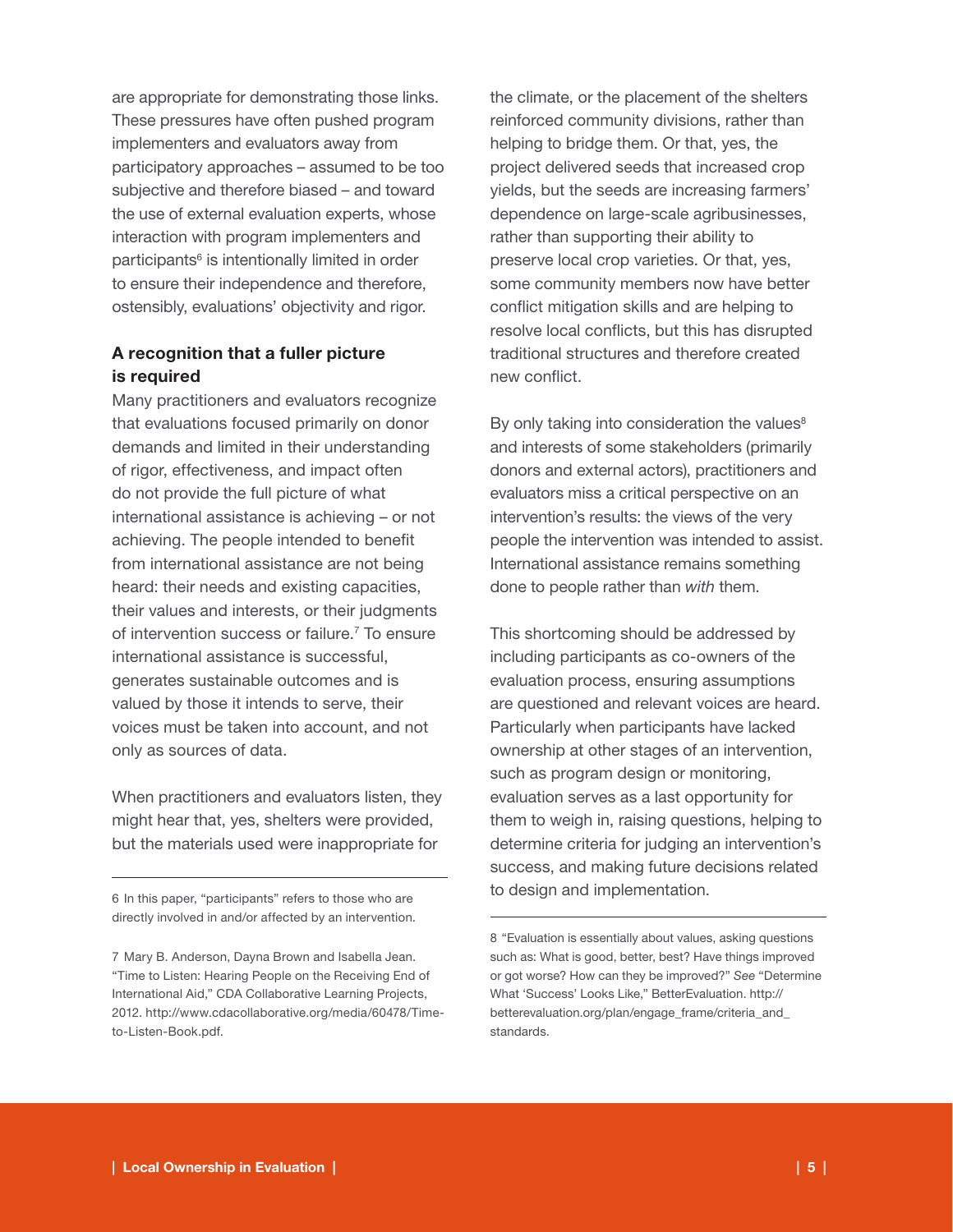Evaluation must engage participants as co-owners of the evaluation process, ensuring assumptions are questioned and relevant voices are heard.

### Efforts to prioritize local ownership in evaluation

This shift can take advantage of good work already done. For more than 40 years, some evaluators and funders have been exploring how to ensure that all people's voices, and especially the voices of people most directly affected by an intervention, are heard and considered in evaluation decision-making processes. They have promoted such evaluation approaches as democratic evaluation, participatory evaluation, empowerment evaluation, and transformative evaluation.9 All of these approaches seek to catalyze participants' efforts to become authors of their own assistance and development. Of these approaches, participatory evaluation has received the most attention, but that attention has fluctuated depending on other pressures and opportunities.

### A new trend toward listening to local voices

There are promising signs that the international assistance community is becoming more willing to listen. In the humanitarian response system, the use of feedback mechanisms to better understand and respond to participants' needs and perspectives is becoming more

widespread.10 However, while the rhetoric of consultation is now well established and there is evidence of some successful use of consultation in practice, survey results show that many aid recipients still feel their views are insufficiently considered.<sup>11</sup>

In global development contexts, there is increasing pressure for social accountability, demonstrated in a growing number of initiatives such as the World Bank's Global Partnership for Social Accountability, Making All Voices Count, and the Open Government Partnership, among others. Many national governments are participating in these initiatives, recognizing the need for better government-civil society communication. They are placing greater emphasis on more effective service delivery, and putting in place systems, including social accountability mechanisms, that help them gauge the degree to which public services are meeting citizens' needs.

Providers of international assistance are also seeking ways to better incorporate citizen voice. In 2013, for example, the World Bank announced that it was committed to gathering participant feedback in all of its projects that have clear participants.12

10 Brown, Dayna and Antonio Donini. "Rhetoric or reality," *supra*., pp. 17-19; *see also* "Effective humanitarian feedback mechanisms," ALNAP, http://www.alnap.org/ what-we-do/feedback-loop.

11 Taylor, Glyn et al. *The State of the Humanitarian System: 2012 edition.* ALNAP, London: 2012, pp. 48-49. http://www. alnap.org/pool/files/alnap-sohs-2012-lo-res.pdf.

12 Kim, Jim Yong. "One Group, Two Goals: Our Future Path," speech delivered at Annual Meetings Plenary, World Bank Group, Washington, DC, October 11, 2013. http://www.worldbank.org/en/news/speech/2013/10/11/

<sup>9</sup> Please consult the Resources and References section at the end of this briefing paper for a list of resources on each of these topics.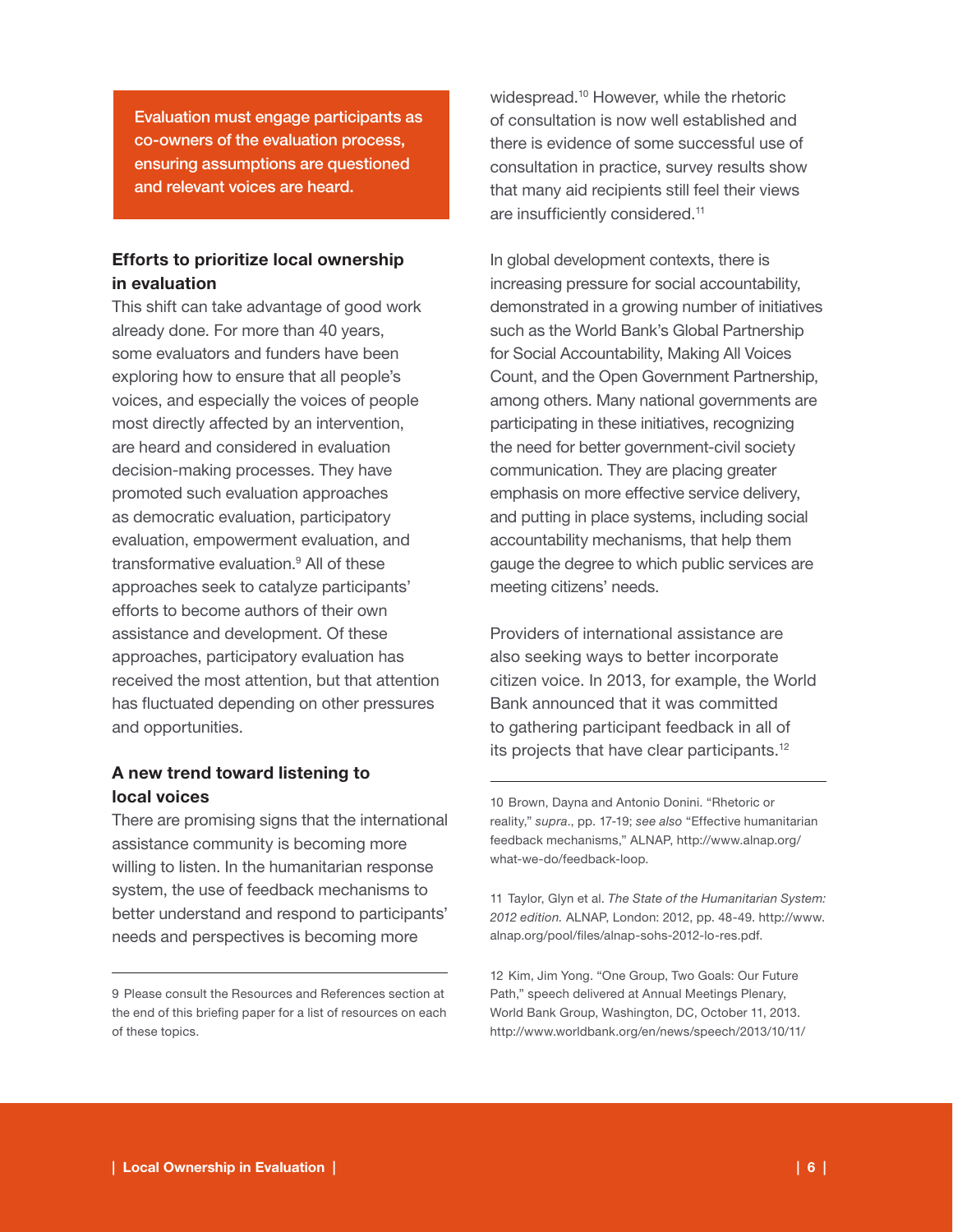While this commitment does not mean that participants will decide which questions are asked, or that their perspectives will always be used to shape programs, it suggests a recognition of the importance of incorporating citizen voice. Groups like Feedback Labs<sup>13</sup> and CIVICUS, which has launched The Big Development DataShift,<sup>14</sup> are attempting to put individuals' voices at the heart of development. Story telling is becoming a popular evaluation approach because it raises participants' voices, and highlights their values, interests and needs. It can also bring to light circumstances or changes that those supporting development initiatives did not expect.<sup>15</sup> These examples represent a very positive shift toward including and prioritizing participants' values and interests in monitoring and other stages of the program cycle.

InterAction supports this shift and believes it needs to go one step further. It is laudable to include participants in deciding what should be done and in providing feedback on how well something is being done. However, participants also need to be co-owners of

evaluation processes: involved in determining the questions the evaluation asks, how to judge the quality of an intervention, and how to interpret the data collected.<sup>16</sup> In other words, the local ownership agenda must extend to all parts of the program cycle – from design all the way through evaluation, which must then inform design and implementation again. Only when participants have an equal role in evaluation – and only when those evaluation findings are used to inform decision making – can international assistance efforts be sustainable.

But the road to local ownership in evaluation is just that: a road, not something that can be achieved instantly in most cases. To that end, the balance of this paper focuses not only on aspects of the ultimate goal of local ownership in evaluation, but also on critical steps that can be taken along the way to increase the role of participants in evaluation processes. Recognizing that effective local ownership can take different forms in different circumstances, the paper also addresses a range of ownership options.

world-bank-group-president-jim-yong-kim-speech-annualmeetings-plenary.

13 "Feedbacks Lab," Feedbacks Lab. http://feedbacklabs.org.

14 "The Big Development Datashift," CIVICUS. http:// civicus.org/thedatashift/.

15 "Most Significant Change (MSC)," Monitoring and Evaluation NEWS. http://mande.co.uk/special-issues/ most-significant-change-msc/.

16 *See* work on democratic evaluation, such as "A Conversation with Jennifer Greene," *The Evaluation Exchange*, vol. XI, no. 3, fall 2005, http://www.hfrp.org/evaluation/ the-evaluation-exchange/issue-archive/democraticevaluation/a-conversation-with-jennifer-greene; *see also* work on participatory evaluation, such as Alexander, Jessica and Francesca Bonino. "Ensuring quality of evidence generated through participatory evaluation in humanitarian contexts," (method note 3, discussion series: improving the quality of EHA evidence) ALNAP, October 2014, http://www.alnap.org/ resource/19163.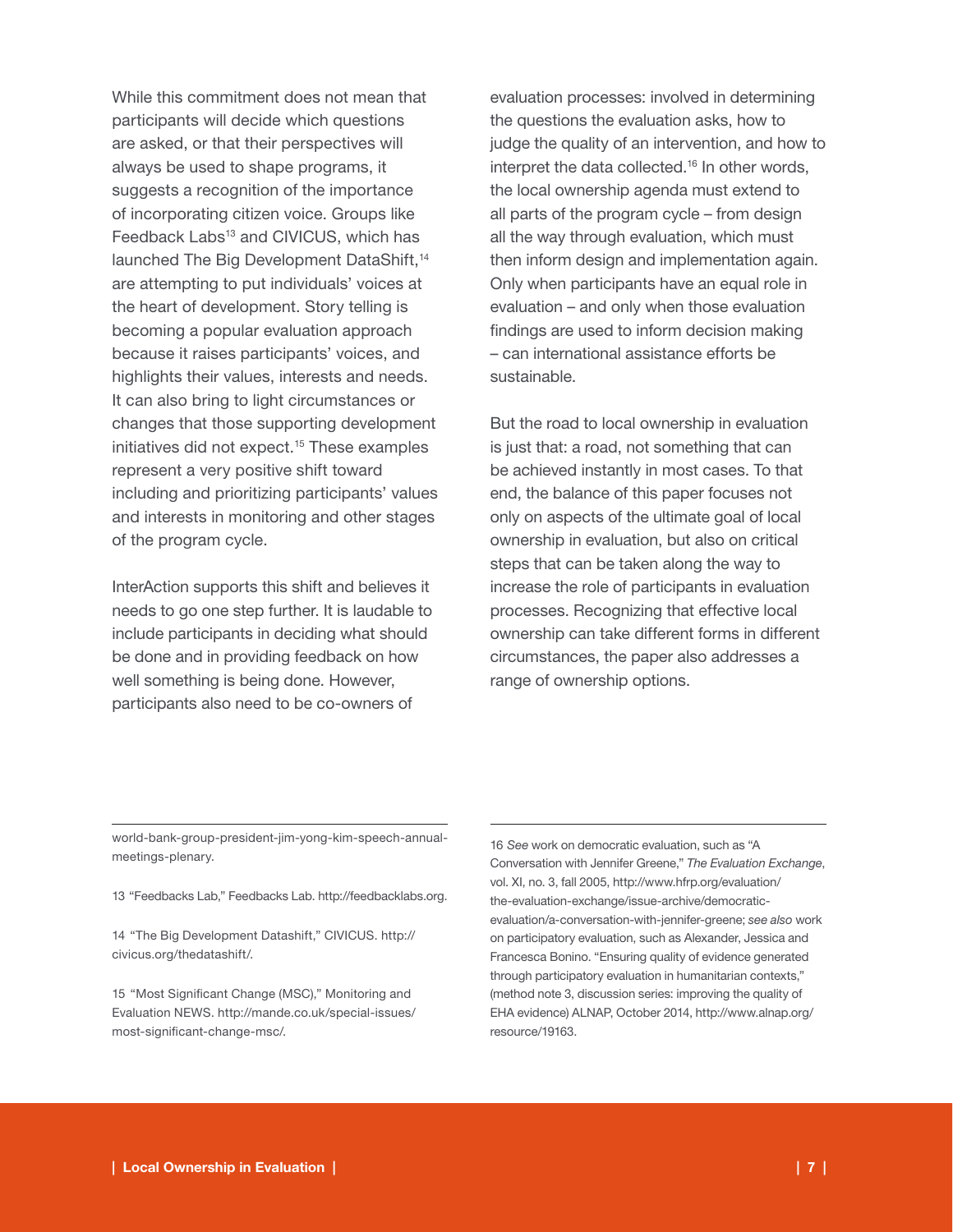# Rationale for Embracing Local Ownership in Evaluation

# Why local ownership in evaluation?

Organizations may have different motives for promoting local ownership in evaluation. From a rights-based perspective, including participants in evaluation decision making is the right thing to do. Individuals have a right to be in charge of their own relief and development processes, including evaluations of them.

#### Inclusion in evaluation as a right

*"Children and young people have an inherent right to participate in evaluation activities because the project or programme involves 'matters affecting the child' (Article 12 [of the UN Convention on the Rights of the Child])."17*

> –Save the Children International Evaluation Handbook

From a practical perspective, participants are often in the best position to judge how an intervention has affected their lives. They can identify the appropriate questions to ask, the causal pathways and outcomes to examine, the criteria for judging success, and the ways the results should be understood, weighted and acted upon.

## Inclusion in evaluation from a practical perspective

*"The people we work with are the real experts on the results of our work. Our evaluations should pay particular attention to their views and help them – as well as us – to improve the work and achieve more."18*

– Plan International Evaluation Standards

# The benefits of local ownership in evaluation

Facilitating local ownership in evaluation promises a number of benefits:

Greater evaluation use: The more participants are included in evaluation decision making, the greater the chance that they will find the evaluation findings legitimate, and therefore use those findings to help bring about positive and lasting changes in their lives. This might mean that while other stakeholders take leadership for acting on one set of recommendations, participants might take leadership for acting on another.

A fuller and more accurate picture of an intervention's effects: Including participants as

<sup>17 &</sup>quot;Evaluation Handbook," Save the Children International, 2012, p. 9. http://resourcecentre.savethechildren.se/library/ evaluation-handbook.

<sup>18 &</sup>quot;Plan Programmes Implementing PALS: Evaluation Standards," (final version 1.3) Plan International, 2013, p.3.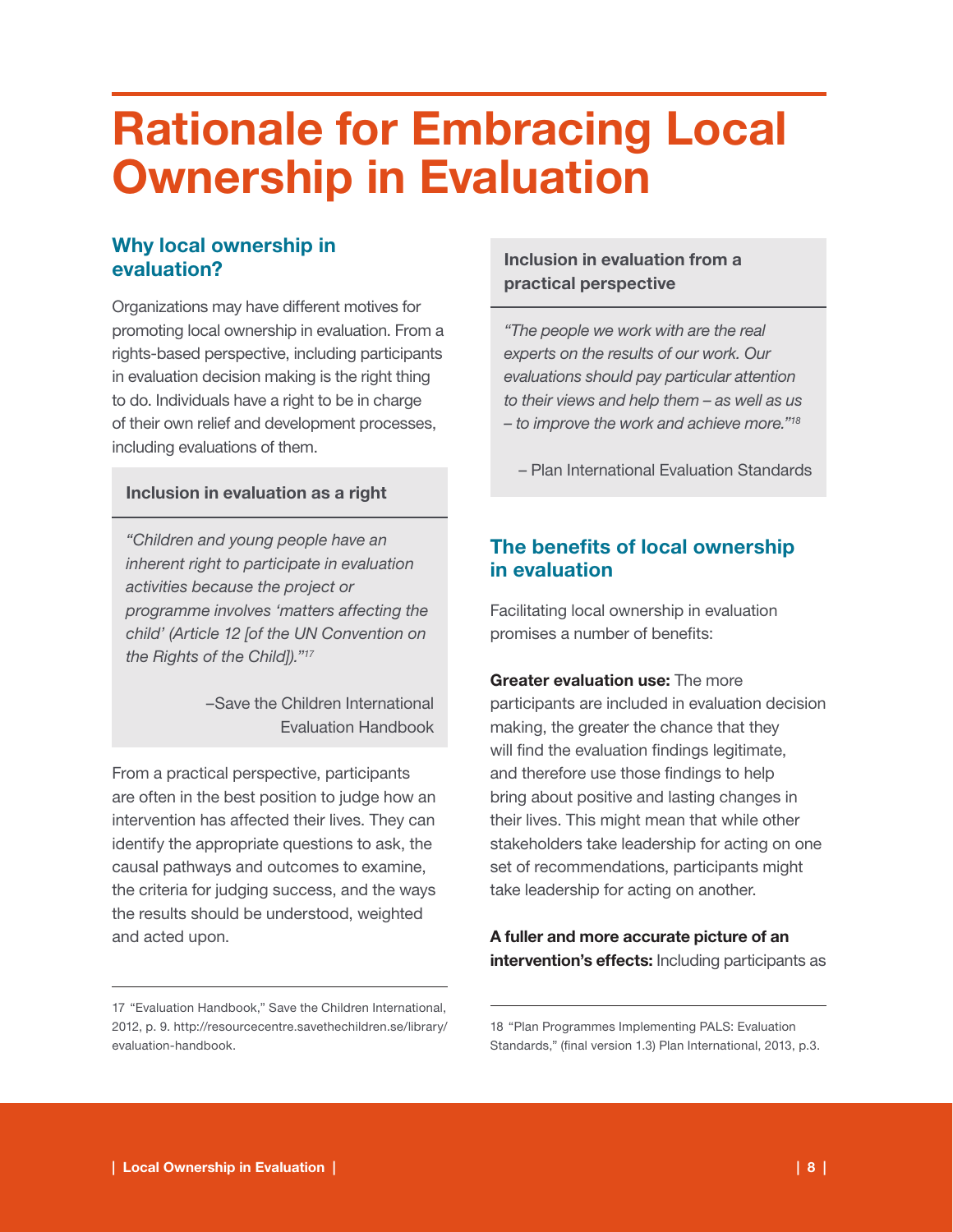### Who qualifies as a participant?

Who qualifies as a participant depends in part on the nature of an intervention. While some interventions involve direct service delivery, others consist of capacity strengthening support to local organizations, and/or advocacy at local, national, or global levels. In each of these models, who is considered a participant might be different. For example, in direct service delivery, participants may be aid recipients or community members, while in organizational capacity strengthening, they may be local organization staff members. For advocacy efforts, participants may be local organizations or individuals directly and actively involved in the advocacy.

Who qualifies as a participant also depends on the evaluation questions being asked. For example, if the question is how an intervention has influenced policy change, then participants include people who advocated for the change and policymakers. However, if the question is how a policy change has affected people's lives, then the people's whose lives may have been affected are the participants.

equal partners in defining desired intervention outcomes and key evaluation questions can provide a fuller picture of an intervention's effects. Participants can also help correct false assumptions about their context and identify ways to effect change. Participants' involvement in data analysis can help provide more accurate interpretations, while their involvement in the dissemination of findings could ensure that they are used more widely.

**Capacity strengthening: Including** participants in evaluative activities also strengthens their capacity. It helps them better understand how evaluations are done, and gives them skills and knowledge they can use in the future to evaluate other initiatives to hold organizations accountable for achieving results. In this sense, evaluation is a development intervention in its own right.

#### Improved communication and

understanding: Finally, including participants as co-owners in evaluation can improve communication among all stakeholders involved. This can lead to better understanding of these stakeholders' values, needs and interests; shifts in implementation to more effectively respond to those concerns; and, therefore, greater benefits.

## Analyzing the benefits of participatory evaluation processes

*A study compared the use of standard "expert-developed" scorecards with community-developed scorecards to monitor schools in Uganda. The researchers found that using a participatory process to develop and use community scorecards had a strong positive effect across a range of school outcomes, while use of the "expert-developed" scorecard was not effective. The researchers further found that this difference could be attributed to an increased willingness to engage in collective action, which resulted from the introduction of the participatory process.19*

19 Barr, Abigail, Frederick Mugisha, Pieter Serneels and Andrew Zeitlin. "Information and collective action in community-based monitoring of schools: Field and lab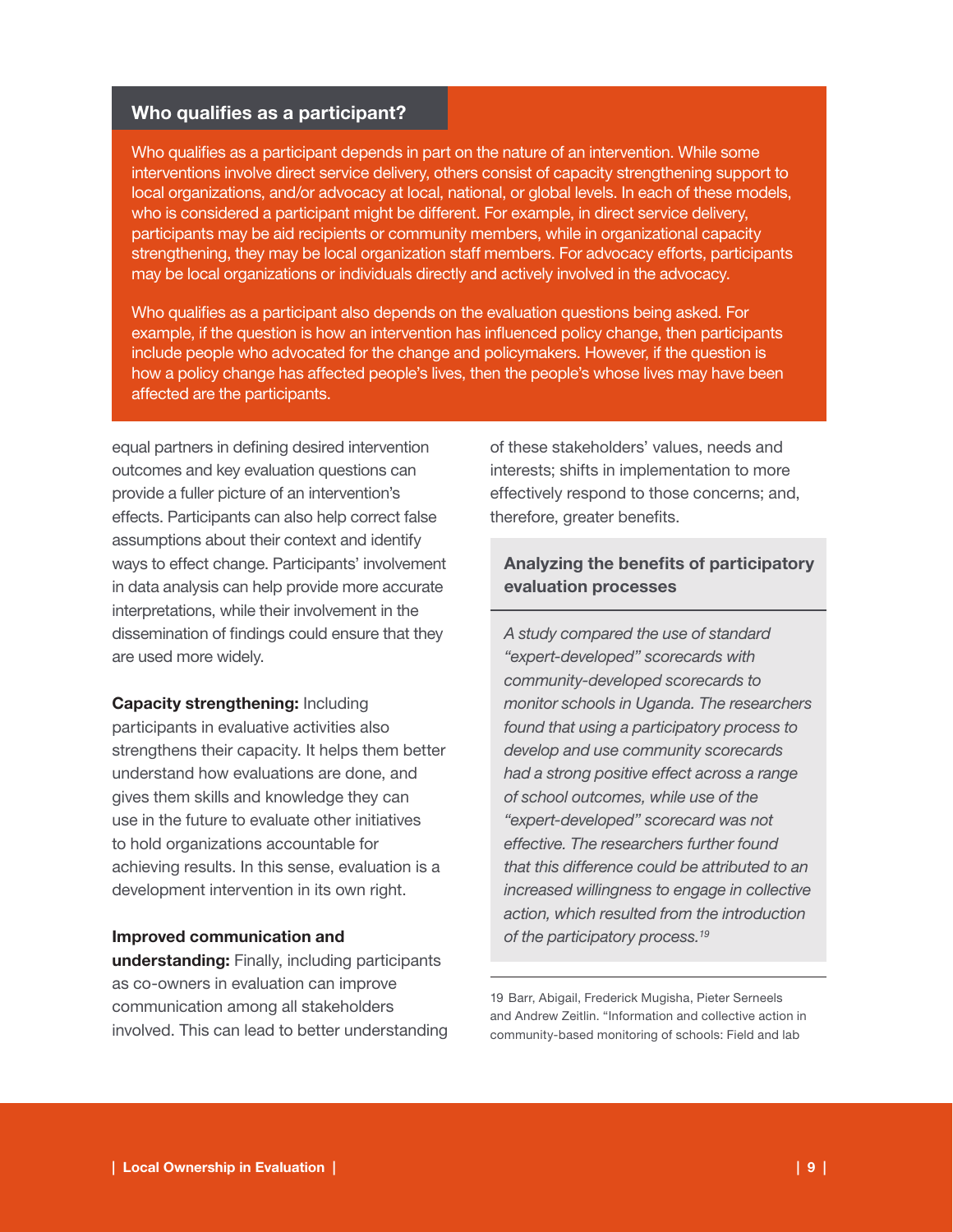# The challenges of local ownership in evaluation

Promoting local ownership in evaluation presents many challenges, several of which are addressed in subsequent sections of this briefing paper. However, two merit special attention.

#### Reducing bias in findings and

interpretation: A concern frequently raised about including participants in evaluation decision making is that their clear stakes in evaluation outcomes and potentially their lack of evaluation capacity could lead to biased and unreliable results. To address this, it is important to first acknowledge that everyone involved in an evaluation has values, interests, and capacities that affect how they approach an evaluation. Including participants' voices

adds a greater diversity of perspectives to an evaluation and the interpretation of findings, thus reducing bias. When all perspectives are heard and considered and the lead evaluator has strong facilitation skills to mediate different interpretations in a setting of trust, a more comprehensive evaluation will ensue. Triangulating data sources, data collectors, and types of data can further help increase the credibility of analysis and findings.

#### Challenging power dynamics and norms:

Promoting local ownership in evaluation involves challenging power dynamics and norms. Doing so safely and effectively requires organizations' long-term commitment to support participants and other stakeholders throughout this process. It also requires that those conducting evaluation have strong facilitation, mediation, and conflict resolution skills.

experimental evidence from Uganda," paper presented at the Young Talent session of the Royal Economic Society Annual Conference, December 2012, https:// dl.dropboxusercontent.com/u/11087574/papers/m%26m. pdf and http://www.andrewzeitlin.com/research.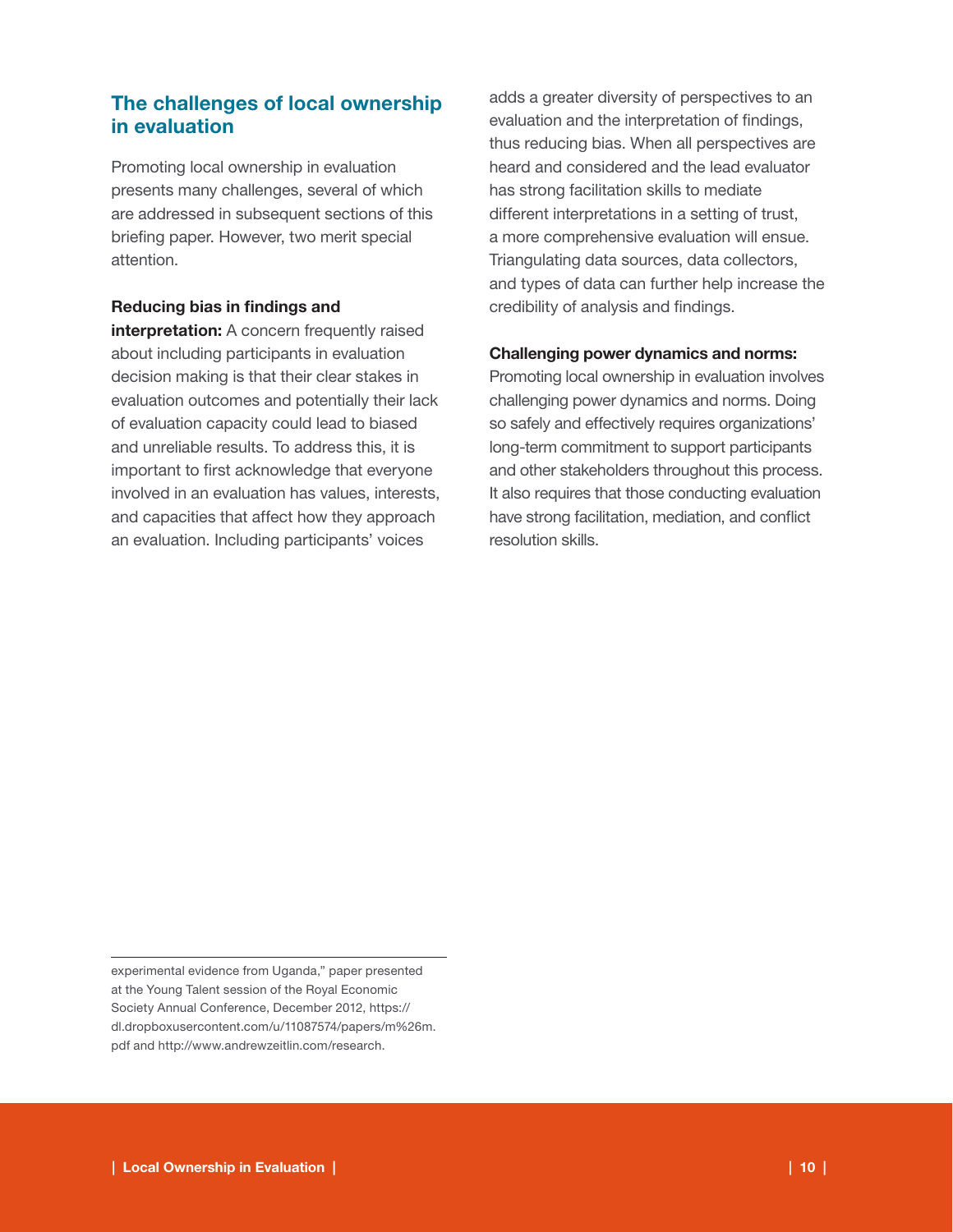# A Local Ownership Approach to Evaluation

As mentioned above, local ownership in evaluation is not a one-size-fits-all concept. It is a process, and one dependent on a variety of factors. As organizations seek to increase participants' ownership in evaluation, they must consider:

- Who needs to be a co-owner in an evaluation;
- In which aspects of an evaluation participants need to be involved; and
- The nature of that involvement.

Getting to local ownership in evaluation requires making progress on all three fronts.

# Who needs to be a co-owner in an evaluation?

The first step in taking a local ownership approach to evaluation is determining who needs to be a co-owner in an evaluation. This group will not only include participants, although in a local ownership approach participants will fill important roles. A stakeholder map, developed through key informant interviews, focus groups, or participatory approaches, and with care to identify those who tend to be underrepresented or lack power in evaluation decision making processes, can provide information about the universe of people who might be included.

Once all stakeholders have been identified, organizations must decide whom to include in an evaluation. This will depend on the answers to a number of questions, some of which point to the critical roles of participants:

- • *What is the purpose of the evaluation?* Depending on the purpose of the evaluation, the stakeholders identified will have different contributions to make and different interests in influencing the evaluation process, findings, and use.
- • *Who is best positioned to contribute knowledgeably to the evaluation?* Certain population segments, because of their direct exposure to or participation in an intervention, will be best positioned to contribute knowledgeably to the evaluation.
- • *What evaluation questions are being asked?* Ideally those involved in evaluation decision making have a role in deciding the evaluation questions, but in some cases, the questions will have already been selected by other stakeholders, such as donors or the government. In those cases, the nature of the evaluation questions can help guide who needs to be included in the evaluation in what ways.
- • *Who will use the evaluation results?* Those involved in evaluation decision making are more likely to use the evaluation results, since they are more likely to feel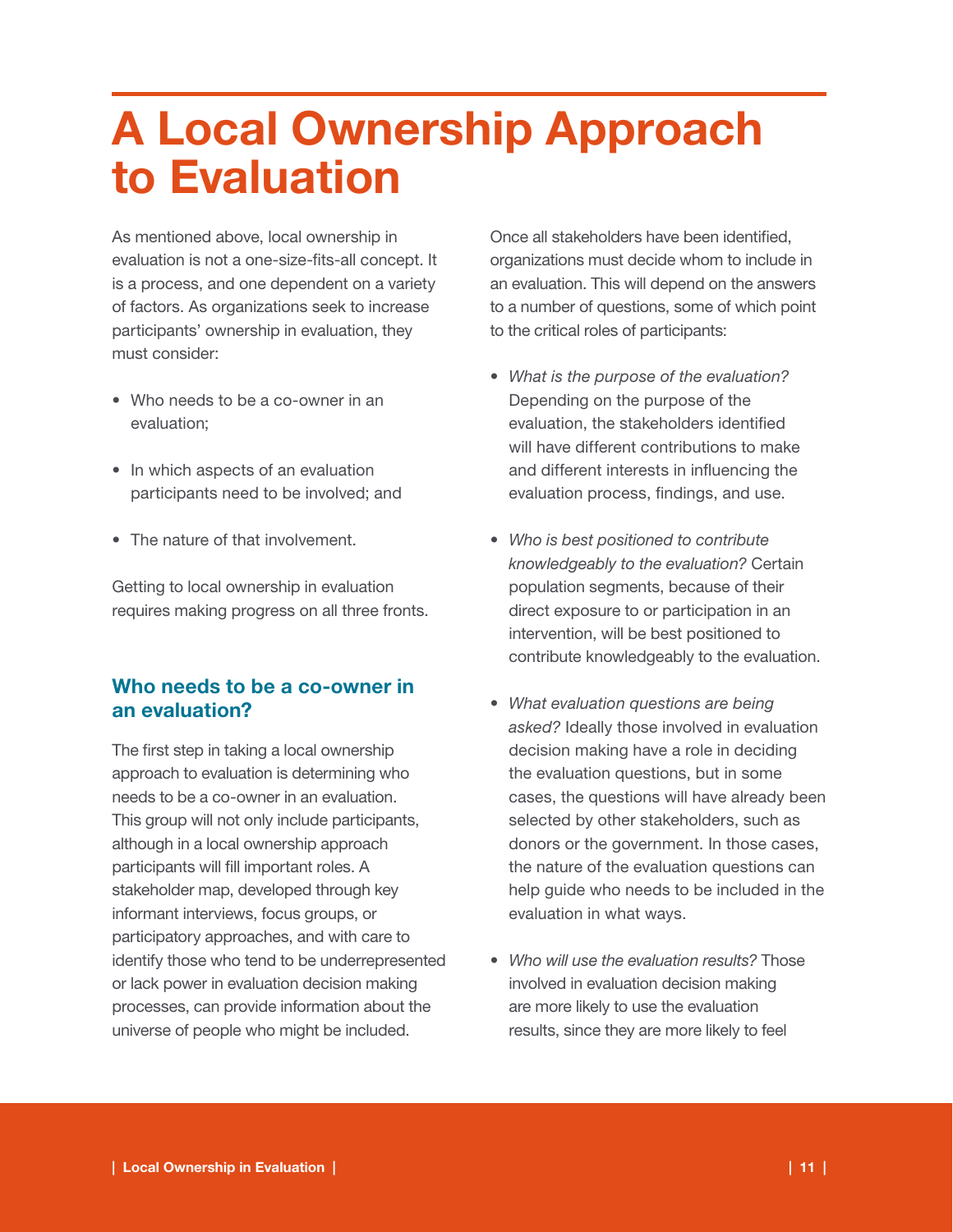ownership of the results and understand the relevance of the results to their lives. Therefore, including those whose lives may be most affected by the evaluation results is important; participants fall into this category.20

In most circumstances, it is not possible to give all stakeholders and, particularly, all participants ownership in an evaluation. Therefore, it is critical to determine who can most legitimately represent the values and interests of each participant segment, based on transparent criteria and a transparent process. This must include sensitivity to different demographic segments (gender, age, ethnicity, religion, etc.) and special consideration for those population segments that are traditionally least included in decision making processes. Identifying these groups requires that organizations have a deep familiarity with participants. Since no approach will be perfect, remaining attentive to feedback related to the legitimacy of someone's representation is essential.

### Identifying legitimate representatives of population segments

*One organization addressed this challenge by identifying potential representatives of particular participant population segments, and then asking broader groups to validate the choices or suggest others. Other organizations have asked people from a particular population segment to directly select who should represent them.*

20 Patton, Michael Quinn. *Utilization-Focused Evaluation, 4th edition*. Sage Publications, Inc.: Thousand Oaks, California, 2008.

# In which aspects of an evaluation will participants be involved?

The second step is determining at which stages of the evaluation process participants will be involved. Given time, budget, and human resource constraints, only a relatively small number of evaluations will be able to include participants as co-owners in all stages. Nevertheless, organizations should carefully consider whether and when participants (or their legitimate representatives) can be involved in the evaluation process.

The following is a list of evaluation activities in which participants could be engaged. They represent varying degrees of local ownership in evaluation – a point further discussed below.

#### Designing the evaluation

- ❏ Developing or reaffirming the program's theory of change or logic model, including clarifying assumptions
- ❏ Identifying desired outcomes and/or impacts
- ❏ Identifying and/or prioritizing evaluation questions
- ❏ Selecting indicators
- ❏ Determining indicator targets
- ❏ Establishing the criteria for judging the extent to which an intervention has been successful
- ❏ Deciding how to weigh each outcome
- ❏ Determining evaluation methods and timelines
- ❏ Identifying possible ethical issues and agreeing to ethical standards or requirements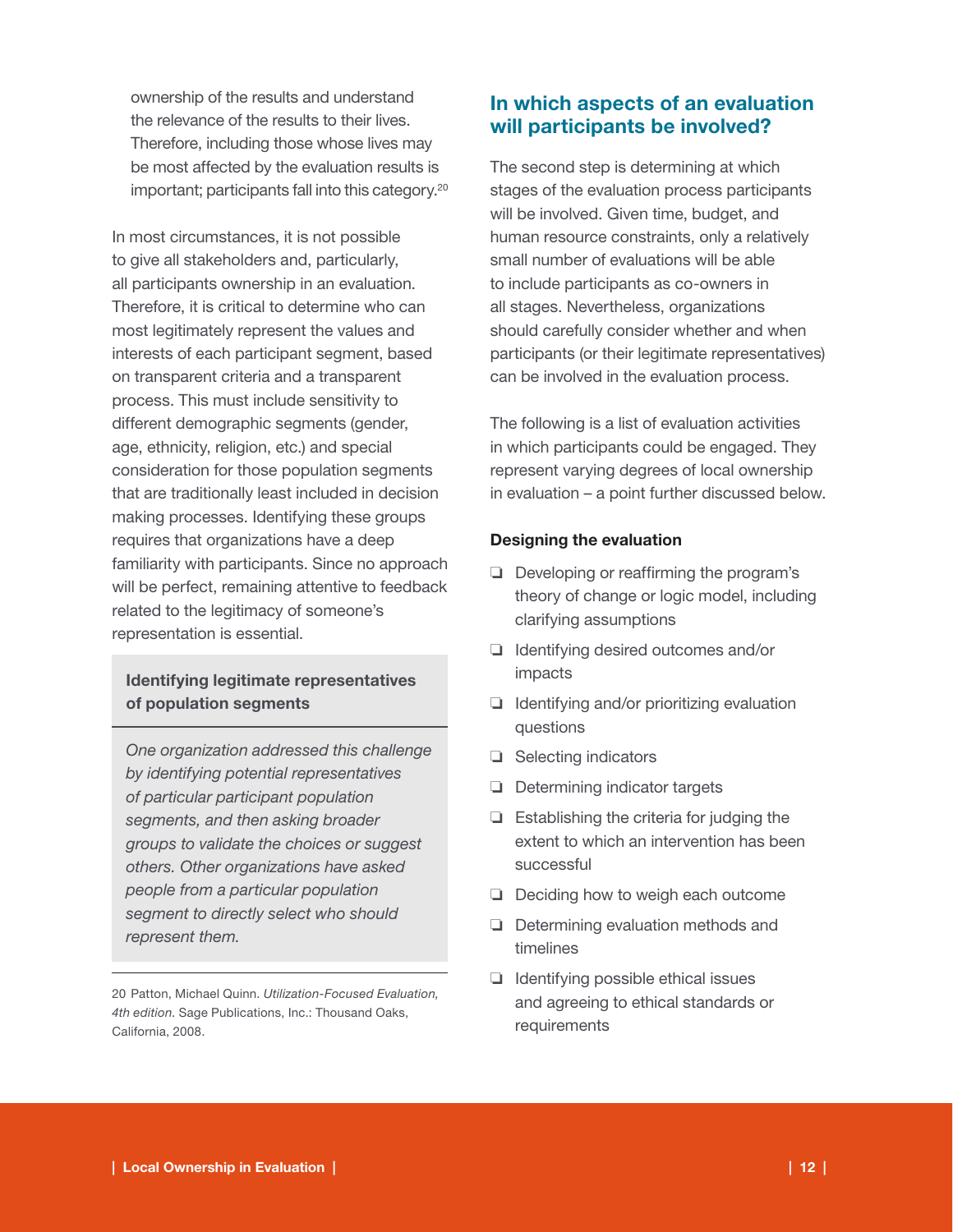#### Collecting and analyzing data

- ❏ Identifying the most effective and/or appropriate methods of data collection
- ❏ Assisting with data collection
- ❏ Providing data
- ❏ Analyzing data
- ❏ Determining how to resolve contradictory information or perspectives
- ❏ Determining intellectual property rights and data ownership

#### Determining findings and recommendations

- ❏ Providing feedback on evaluation findings
- ❏ Validating evaluation findings
- ❏ Framing evaluation findings
- ❏ Developing evaluation recommendations

#### Disseminating and using evaluation results

- ❏ Hearing evaluation results
- ❏ Advising on communications methods and outlets for dissemination
- ❏ Assisting with the dissemination of evaluation results
- ❏ Determining how evaluation results might influence decision making

There is significant opportunity to further increase participant involvement and coownership in evaluation. A recent survey<sup>21</sup> of a small sample of InterAction members indicates that participants are rarely involved in evaluation decision making. Most often, organizations ask participants to provide data or simply share with them the results of an evaluation. Some include participants in data collection. A smaller number include participants in activities that form part of evaluation decision making: identifying desired outcomes, shaping evaluation findings, and developing evaluation recommendations.

As has already been noted, local ownership in evaluation is not something that can be achieved instantly in most cases. Participants may lack necessary skills for taking on the responsibilities of some ownership activities. Organizations conducting the evaluations may also lack skills and processes needed to support full participant co-ownership of evaluation processes. To avoid being overwhelmed by the shift required, organizations can take an incremental approach to pursuing local ownership in evaluation. The following guidance from experienced evaluators dedicated to ensuring that all voices, and especially those of the marginalized, are heard and considered can be helpful. They suggest prioritizing four evaluation activities:

- 1. Identifying and/or prioritizing evaluation questions;
- 2. Establishing criteria for judging the quality of an intervention;
- 3. Interpreting results; and
- 4. Determining how evaluation results might influence program and policy decision making.<sup>22</sup>

<sup>21</sup> In October 2014, InterAction surveyed members of its Evaluation and Program Effectiveness Working Group about the involvement of local partners and participants in their organizations' evaluation processes. Twenty-nine individuals, representing 20-24 organizations, responded. This group was representative of InterAction's membership as a whole in terms of size of organizations and range of mandates. That they responded to the survey probably indicated a greater tendency to prioritize evaluation than other InterAction members.

<sup>22 &</sup>quot;A conversation with Jennifer Greene," *supra., The Evaluation Exchange,* vol. XI, no. 3, fall 2005.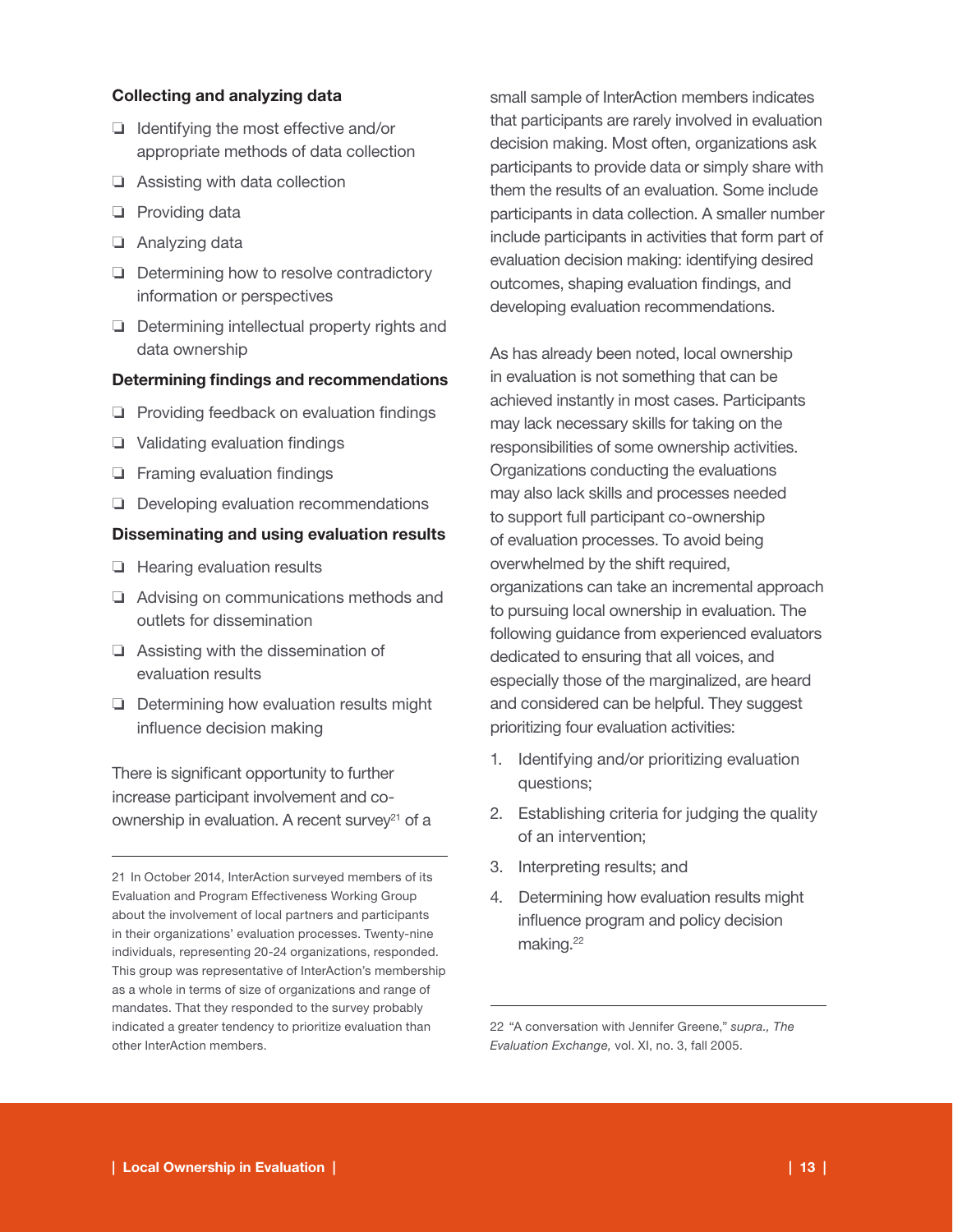#### Ideal conditions for pursuing greater local ownership in evaluation

Where there is an already established participatory approach to project design and management, including participants as co-owners in evaluation is not difficult. In these cases, trust should already exist between participants and outside parties, participatory decision making processes are already in place, and participants understand that their input will influence policies and practice. Ultimately, this means that all actors along the aid chain – from donors to international NGOs to local partners – must believe in the value of including participants as co-owners in evaluation. A lack of commitment from any actor in the chain makes it much more difficult to promote local ownership in evaluation.

Similarly, a local ownership approach to evaluation can be more effective when evaluation is discussed at the beginning of an intervention. During an intervention's design phase, participants can be involved in determining the intervention's theory of change, the evaluation questions, and the criteria for judging success. They may also be involved in designing the data collection plan, which outlines who will collect what information when and using what methods.

# Getting to meaningful participation

A local ownership approach to evaluation requires organizations to consider not only in which aspects of an evaluation participants are involved, but also *how* participants are involved. This must begin with: building a foundation of trust to assure participants that their input will indeed influence policies and practice; strengthening participants' capacity to engage; and then taking an incremental approach to expanding the meaningfulness of participants' engagement.

# Building participation on a foundation of trust

Ensuring that participants' inclusion in evaluation is meaningful and beneficial to all requires a foundation of trust. Participants must believe that their privacy will be guaranteed, they will be protected from retribution, and the time and effort they invest will result in actions that benefit them and their community. Therefore, while advancing ownership in evaluation can be

approached incrementally, it will always demand an investment of time and financial resources, as well as staff and evaluator skills that foster inclusive practices and assure protection of data and informant identity in sensitive contexts. For those who are normally underrepresented or lack power in evaluation decision making processes, the opportunity cost associated with involvement and the risk of retribution can be high. Organizations should identify related steps they can take to lower the barriers to participation.

#### Increasing participants' capacity

If participants engage in a variety of evaluative activities over time, their ability to engage in evaluation decision making processes will evolve.<sup>23</sup> This involves learning from

<sup>23</sup> When engaging the same participants in evaluation activities over time, care needs to be exercised to ensure that doing so does not create a new hierarchy of those included and excluded from evaluation decision-making processes, but rather, those included continue to represent broader population segments.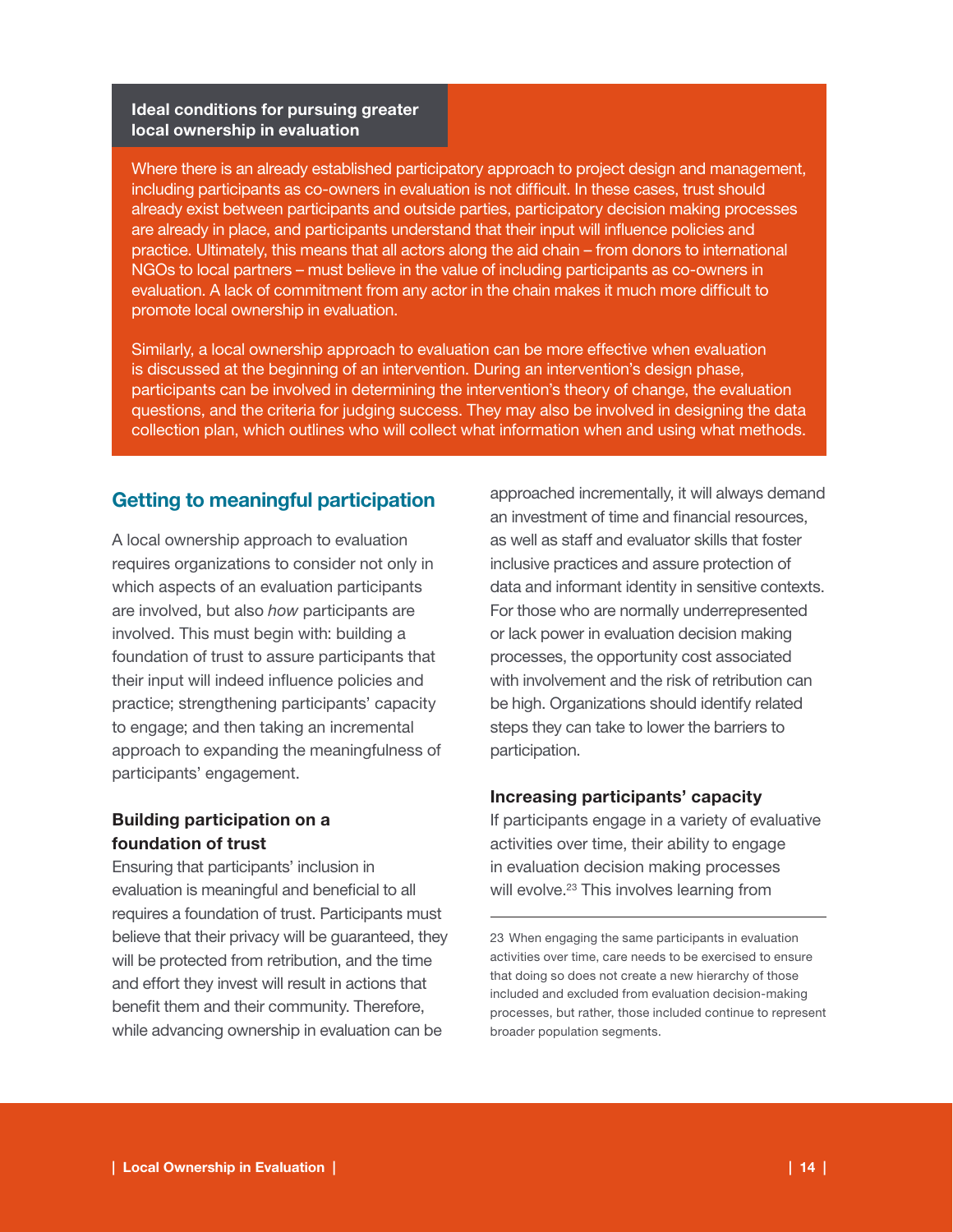experience, intentional efforts to help participants strengthen their capacities to engage, as well as clear guidance and coaching. It also requires recognizing participants' capacity levels and including them in ways that all will find meaningful and rewarding. While at first this might mean that participants are simply consulted, as their capacities increase, they can lead or initiate action related to evaluation activities or share decision making responsibilities with staff.

# Increasing the meaningfulness of participants' engagement

During this process of helping participants gradually increase their ownership of evaluation processes, organizations must manage participants' expectations about participants' level of involvement and the change they can expect to achieve. Participants must also understand how their input will be treated relative to the input of others. These steps increase the likelihood that participants will remain engaged and interested in how evaluative activities can serve their needs.

The ladder of participation below shows the different levels of participation and ownership that are possible. Organizations committed to a local ownership approach to evaluation should aspire to increasingly engage participants in evaluation decision making until participants are engaged in the way described in rung 8. The forthcoming guidance document mentioned in the introduction will address how to incrementally increase local ownership in evaluation in more detail.

#### Roger Hart's Ladder of Participation<sup>24</sup>

|        | Rung 8            | Participants share decision<br>making with others as equal<br>partners  |
|--------|-------------------|-------------------------------------------------------------------------|
| C<br>ŋ | Rung 7            | Participants lead and initiate<br>action                                |
| T,     | Rung 6            | External actors initiate<br>action, but participants share<br>decisions |
|        | <b>Rung 5</b>     | Participants consulted and<br>informed                                  |
|        | Rung 4            | Participants informed                                                   |
|        | Rung 3            | Participants tokenized<br>(non-participation)                           |
|        | Rung <sub>2</sub> | Participants are decoration<br>(non-participation)                      |
|        | <b>Rung 1</b>     | Participants are manipulated<br>(non-participation)                     |

24 Adapted from Roger Hart's Ladder of Young People's Participation in Lyford Jones, Hannah 2010. "Putting Children at the Centre: A Practical Guide to Children's Participation," International Save the Children Alliance, 2010, pp. 12-16, http://resourcecentre.savethechildren. se/authors/lyford-jones-hannah, which was adapted from Hart, R. "Children's Participation from Tokenism to Citizenship," UNICEF Innocenti Research Centre, 1992, http://www.unicef-irc.org/publications/100.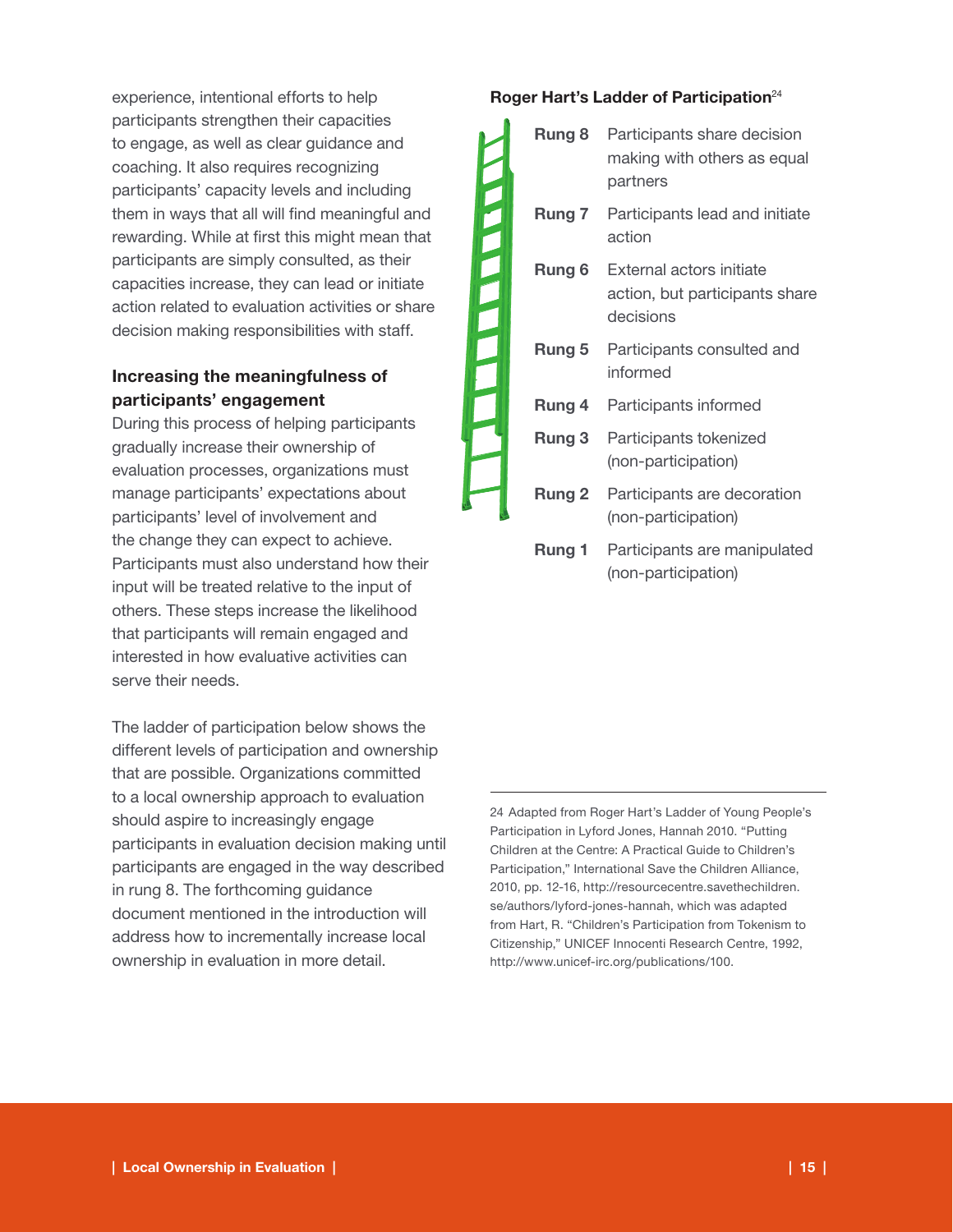# Conditions for Promoting Local Ownership in Evaluation

Successfully including participants in evaluation decision making and promoting local ownership in evaluation requires a number of conditions. Most of these apply not just to international NGOs, but to local partners and donors as well.

1. Donors must be flexible in the parameters they place on evaluations.

To support local ownership in evaluation, donors need to allow – and indeed, should encourage – organizations to include participants throughout the evaluation process. This will require offering a flexible timeline and enough financial support to allow for meaningful participant engagement. It also requires flexibility in evaluation design.

- 2. All actors along the aid chain from donors to international NGOs to local partners – must believe in the value of including participants in evaluation. A lack of commitment from any actor in the chain makes it much more difficult to promote local ownership in evaluation.
- 3. Organizations must value evaluation. Organizational commitment to evaluation – demonstrated in time, budget, and human resources allocated to it, and in the use of evaluation findings – is necessary if local ownership in evaluation is to take hold. While organizations may focus on the additional costs and time required, it is important to recognize the long-term

benefits this investment is likely to yield.

- 4. Organizations must see evaluation as an accountability and learning tool for participants and their communities. In addition to valuing evaluation for its ability to demonstrate accountability to donors and provide input for organizational learning, donors and international NGOs must also focus evaluation on how interventions affect participants, their families and communities from participants' points of view.
- 5. Staff must value participant voice. International NGO and local partner staff and donors must recognize the value that participants bring to evaluation decision making, and, therefore, be willing to listen to their perspectives. Ensuring that staff have this attitude is an important prerequisite to meaningfully including participants in evaluation decision making.
- 6. Organizations and evaluators must have the capacity to effectively involve participants in evaluation decisionmaking processes. This requires not only evaluation skills, but also listening, facilitation, negotiation, capacity building, and conflict resolution skills, plus a high degree of cultural sensitivity and knowledge of context.
- 7. Organizations must have access to participants. How much access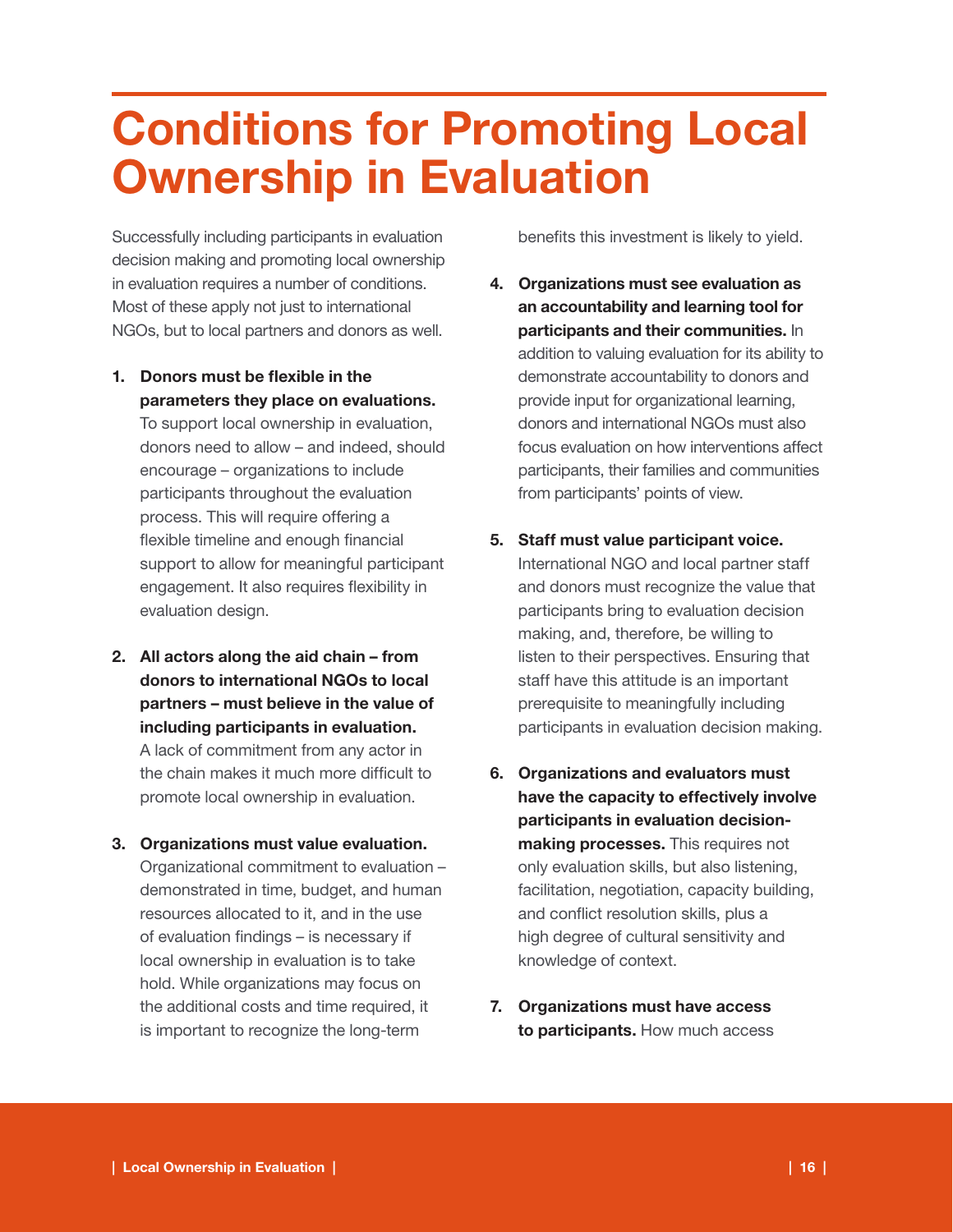organizations and evaluators have to participants will determine the degree to which they can include participants in evaluation decision making. Access is likely to be more of an issue in some conflict and emergency settings, where interventions cover large geographic areas, or when the issues being evaluated are sensitive. It will likely be less of an issue in politically and socially stable community settings and when the issues being evaluated are not sensitive. In the former contexts, local partners may have the greatest access to participants.

8. Participants must believe that the benefits of engaging in evaluation decision-making processes outweigh the costs. Participants are often busy people who are taking time out from other important tasks to participate in evaluation decision-making processes. Organizations must be sensitive to this reality and may need to offer compensation for participants' time invested and be careful to not trigger participation fatigue.

At the same time, participants who are accustomed to being included in intervention decision making in only a tokenistic way or who have rarely seen evaluation findings used to inform decision making may hesitate to be involved or, alternatively, be shocked when they are asked to contribute substantially to an evaluation. Receiving honest input from

participants, rather than saying what they think donors or international NGOs want to hear, requires a foundation of trust, which is built by continuous engagement over time. Building their faith in the evaluation process (and participative processes in general) requires ensuring that participants see that their input is used.

- 9. Participants must have access to intervention information. Participants' ability to take ownership in evaluation and meaningfully contribute to evaluative activities also depends in part on the amount of information about the intervention to which they have access. This includes descriptive information about the intervention (such as goals, objectives, targets, and reach), as well as information about the intervention's design, budget, and implementation, including monitoring data.
- 10. All must demonstrate conflict sensitivity when engaging participants in evaluation decision making. Including participants in evaluation decision making could place them at risk, either because an intervention involves sensitive topics, or because their inclusion challenges existing power structures. Evaluators, donors, international NGOs, and local partners need to be aware of this when deciding if and how to promote local ownership in evaluation. Conflict resolution skills may be required to constructively transform any conflicts that arise.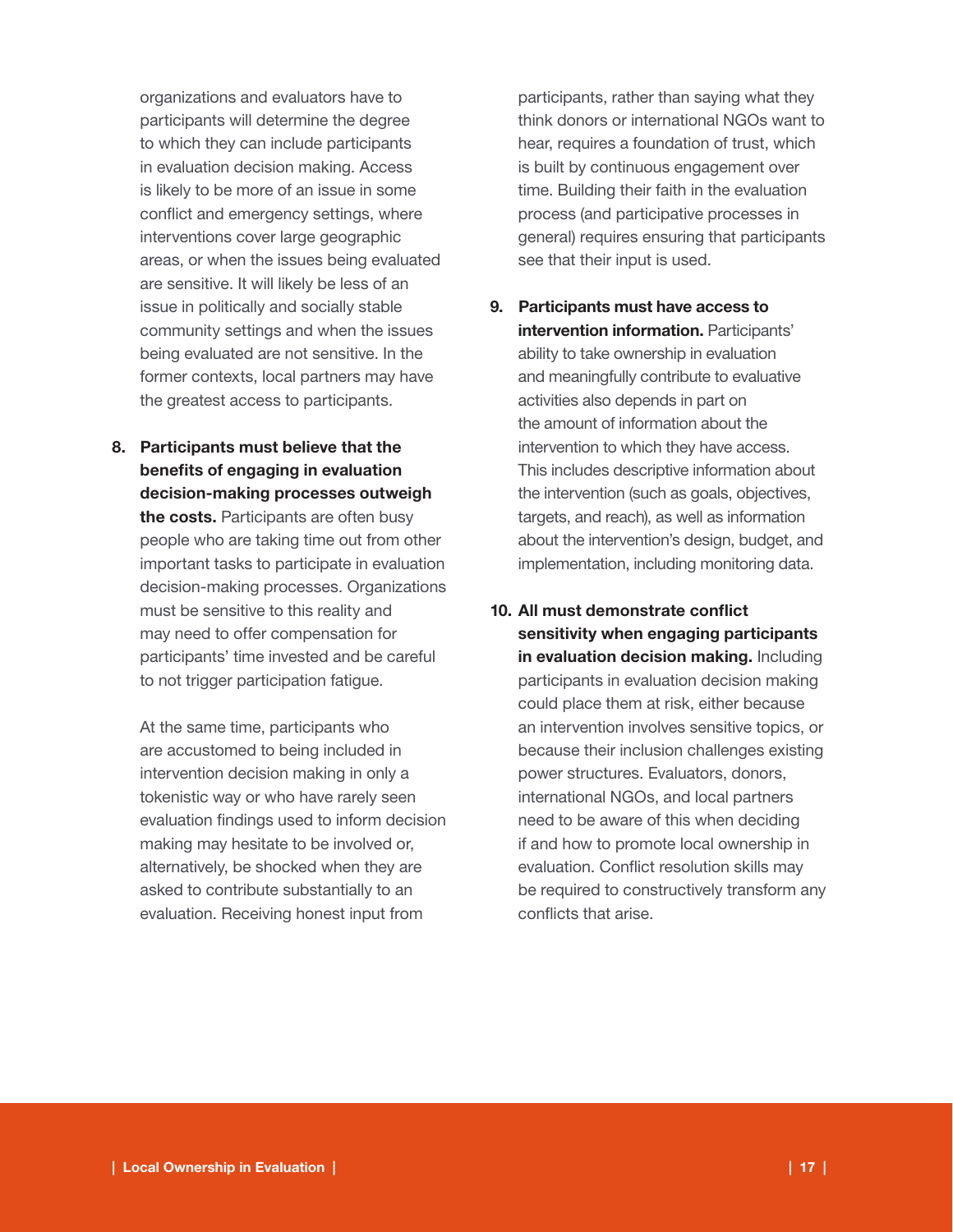# **Conclusion**

Extending local ownership to all aspects of international assistance, including evaluation, is a necessary step to ensuring that international assistance meets the needs and aspirations of those it is intended to benefit most. For international NGOs and donors, doing so requires long-term commitment to participants and a significant investment of time and human and financial resources. Including participants (carefully and representatively sampled), along with other stakeholders, in evaluation decision making

processes ensures that the broadest possible spectrum of perspectives are considered when deciding what to evaluate, determining criteria for judging an intervention's success, and analyzing the data collected. By creating opportunities for participants to raise their voices and be involved as co-owners in these processes, organizations will be better able to understand international assistance from the points of view of those it is intended to serve. This in turn helps ensure that participants are truly partners rather than beneficiaries.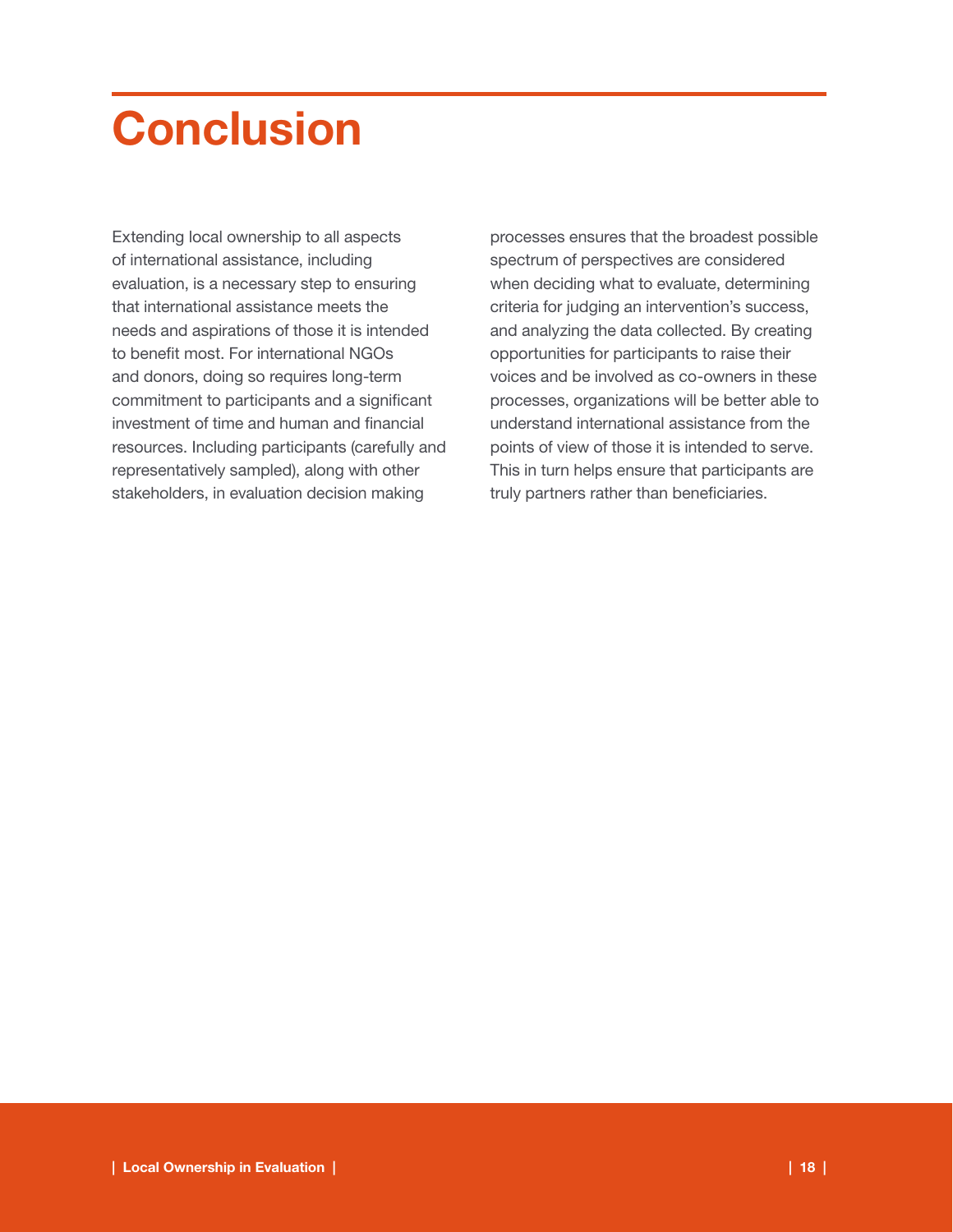# Resources and References

# On local ownership and local systems in international assistance

"Country Ownership," InterAction, 2011. http:// www.interaction.org/document/interactionpolicy-paper-country-ownership.

"Country Ownership: Moving from Rhetoric to Action," InterAction, 2011. http://www. interaction.org/country-owner ship.

"Local Systems: A Framework for Supporting Sustained Development," USAID, 2014. http://www.usaid.gov/sites/default/files/ documents/1870/LocalSystemsFramework.pdf.

Pinnington, Rosie. *Local first in practice: Unlocking the power to get things done.* London: Peace Direct, 2014. http://actlocalfirst. org/wp-content/uploads/2014/10/Local-First-In-Practice.pdf.

"Procurement for Country Ownership and Better Results," InterAction, 2012. http:// www.interaction.org/document/procurementcountry-ownership-and-better-resultsrecommendations-improving-usaidsimplement.

# On the importance of listening to people on the receiving end of international aid

Anderson, Mary B., Dayna Brown and Isabella Jean. "Time to Listen: Hearing People on the Receiving End of International Aid," CDA Collaborative Learning Projects, 2012. http://

www.cdacollaborative.org/media/60478/Timeto-Listen-Book.pdf.

Brown, Dayna and Antonio Donini. "Rhetoric or reality? Putting affected people at the centre of humanitarian action," ALNAP, 2014. http://www.alnap.org/resource/12859.

"Evaluation Handbook," Save the Children International, 2012. http://resourcecentre. savethechildren.se/library/evaluationhandbook.

"Plan Programmes Implementing PALS: Evaluation Standards," (final version 1.3.) Plan International, 2013.

Taylor, Glyn et al. "The State of the Humanitarian System: 2012 edition," ALNAP, 2012. http://www.alnap.org/pool/files/alnapsohs-2012-lo-res.pdf.

# On promoting feedback, social accountability and citizen voice

Bonino, Francesca with Isabella Jean and Paul Knox Clarke. "Closing the Loop – Practitioner guidance on effective feedback mechanisms in humanitarian contexts," ALNAP, 2014. http:// www.alnap.org/resource/10676.

Bonino, Francesca and Alexandra Warner. "What makes humanitarian feedback mechanisms work? Literature review to support an ALNAP–CDA action research into humanitarian feedback mechanisms," ALNAP,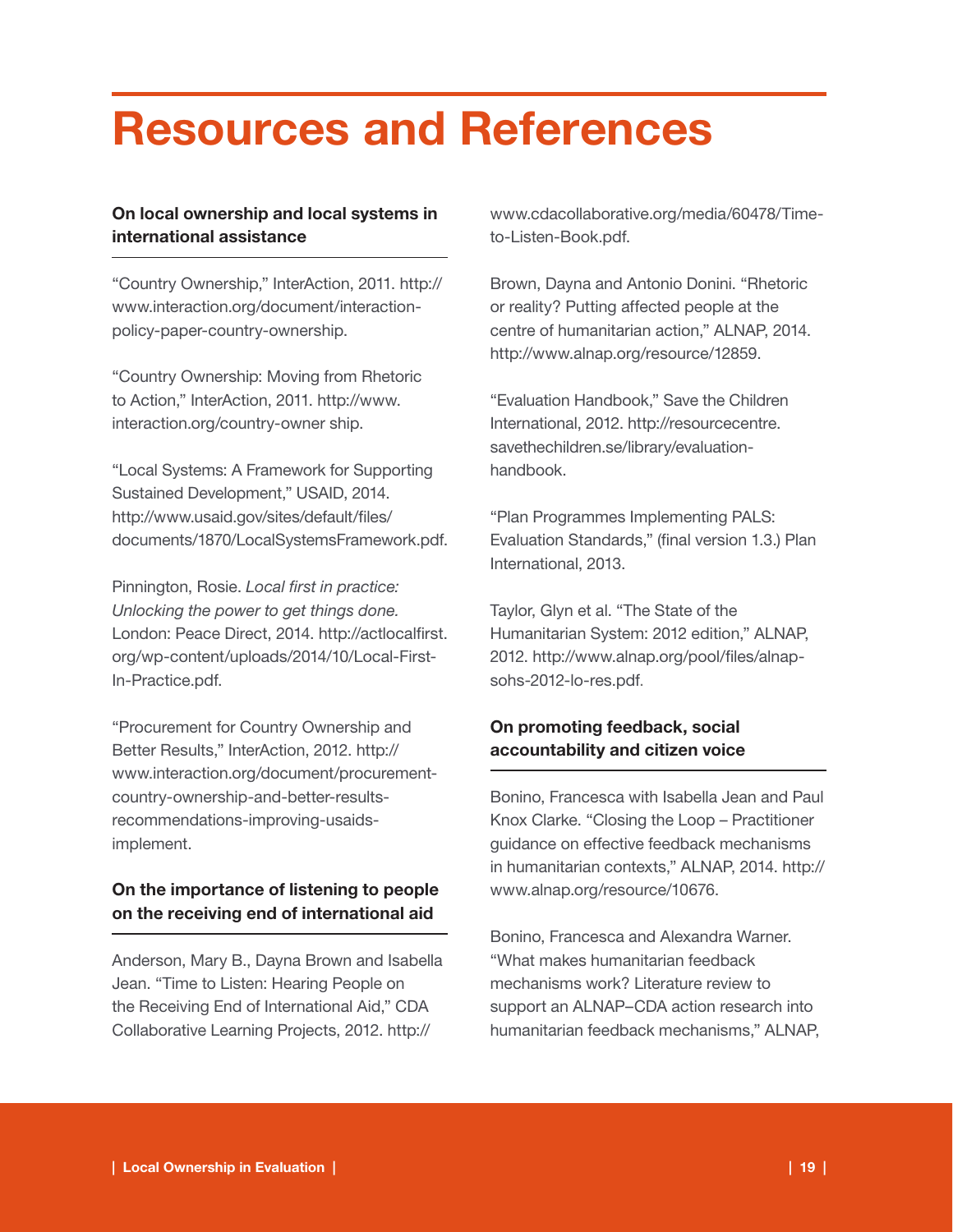2014. http://www.alnap.org/node/16405.aspx.

"Feedback Labs," Feedback Labs. http:// feedbacklabs.org/.

Kim, Jim Yong. "One Group, Two Goals: Our Future Path," speech delivered at Annual Meetings Plenary, World Bank Group. Washington, DC, October 11, 2013. http://www.worldbank.org/en/news/ speech/2013/10/11/world-bank-grouppresident-jim-yong-kim-speech-annualmeetings-plenary. Accessed December 4, 2014.

"The Big Development Data Shift," CIVICUS. http://civicus.org/thedatashift/.

#### On evaluative thinking

"Embracing Evaluative Thinking for Better Outcomes: Four NGO Case Studies," InterAction, 2014. http://www.interaction.org/ node/3818.

#### On utilization-focused evaluation

Patton, Michael. *Utilization-Focused Evaluation, 4th edition*. Thousand Oaks: Sage Publications, Inc., 2008.

#### On values in evaluation

"Determine What 'Success' Looks Like," BetterEvaluation. http://betterevaluation.org/ plan/engage\_frame/criteria\_and\_standards.

Davidson, E. Jane. *Actionable Evaluation Basics: Getting succinct answers to the most important questions.* Auckland: Real Evaluation Ltd., 2013.

#### On promoting participation in evaluation

Hart, Roger. "Children's participation from tokenism to citizenship," UNICEF Innocenti Research Centre, 1992. http://www.unicef-irc. org/publications/100.

Lyford Jones, Hannah. "Putting Children at the centre: A practical guide to children's participation," Save the Children, 2010. http:// resourcecentre.savethechildren.se/authors/ lyford-jones-hannah.

### On democratic evaluation (primarily early, foundational work)

 "A Conversation with Jennifer Greene," *The Evaluation Exchange*, vol. XI, no. 3., fall 2005. http://www.hfrp.org/evaluation/ the-evaluation-exchange/issue-archive/ democratic-evaluation/a-conversation-withjennifer-greene.

"Democratizing Evaluation," paper presented by Ernest R. House at the annual meeting of the American Educational Research Association, San Francisco, CA, April 1979.

Greene, Jennifer C. "Evaluation as Advocacy," *Evaluation Practice*, vol. 18, issue 1, winter 1997, pp. 25-35. http:// blogs.ubc.ca/evaluation/files/2009/02/ evaluation20as20advocacy.pdf.

MacDonald, Barry. "Evaluation and the control of education," in Tawney, D.A. ed. *Curriculum Evaluation Today: Trends and Implications.* (Schools Council Research Studies Series) London: Macmillan, 1974. https://ueaeprints. uea.ac.uk/29614/1/MacDonald-1974- Evaluation and the Control of Education.pdf.